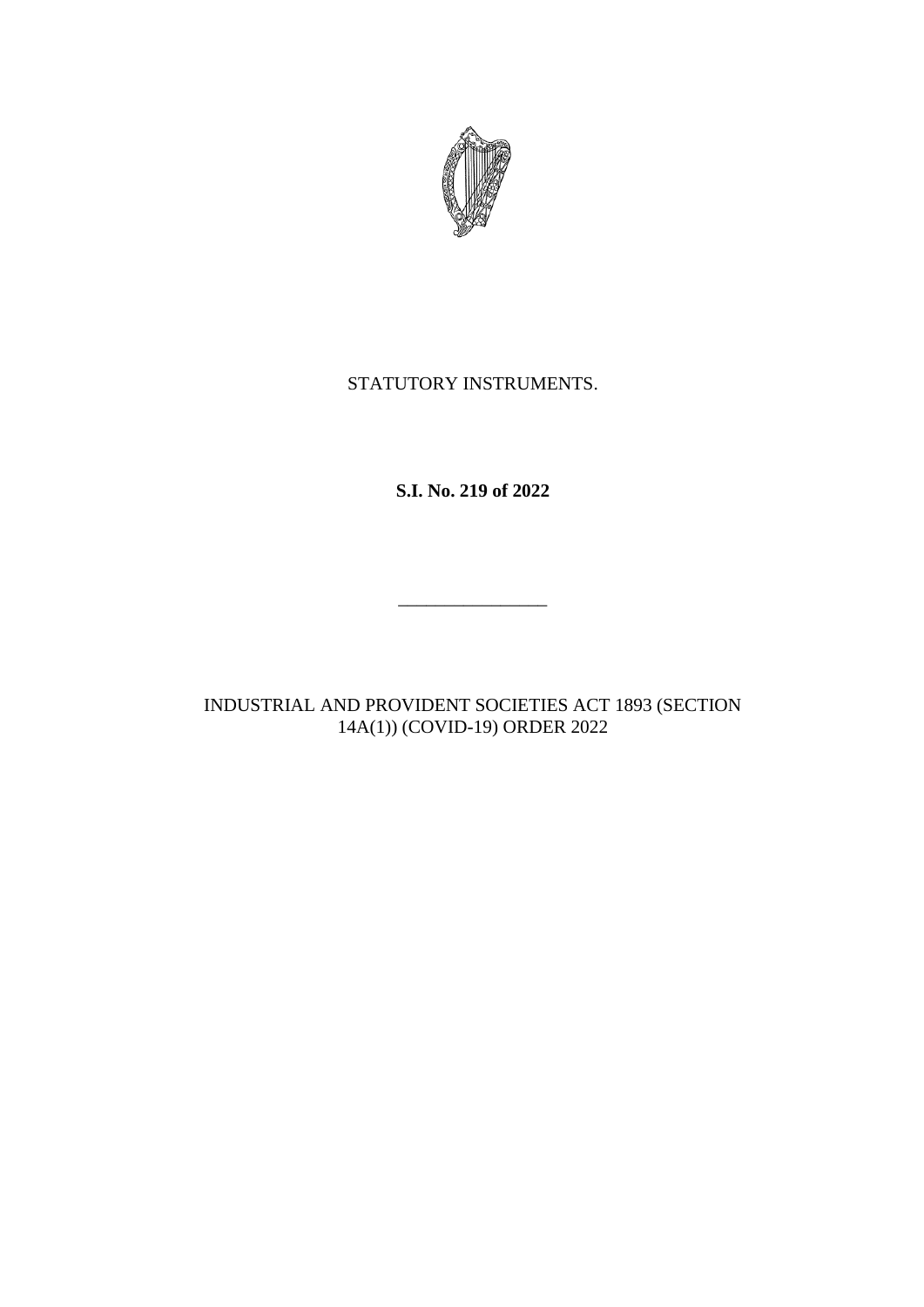## S.I. No. 219 of 2022

## INDUSTRIAL AND PROVIDENT SOCIETIES ACT 1893 (SECTION 14A(1)) (COVID-19) ORDER 2022

WHEREAS the Companies (Miscellaneous Provisions) (Covid-19) Act 2020 (No. 9 of 2020), having regard to the risk to human life and public health posed by the spread of the disease known as Covid-19 and in response to the economic difficulties caused by that disease, made exceptional provision;

WHEREAS Part 3 of the said Act amended the Industrial and Provident Societies Act 1893 (56  $\&$  57 Vict., c.39) to make exceptional provision in relation to the operation of certain provisions of the Industrial and Provident Societies Act 1893 for a certain period and such other period (if any) as may be specified by order of the Government;

WHEREAS section 79 (amended by section 29 of the Companies (Miscellaneous Provisions) (Covid-19) Act 2020) of the Industrial and Provident Societies Act 1893 has defined the "interim period" as beginning on the commencement of section 29 of the Companies (Miscellaneous Provisions) (Covid-19) Act 2020 and ending on 31 December 2020, and such other period (if any) as may be specified by order under section 14A of the Industrial and Provident Societies Act 1893;

WHEREAS the Minister for Enterprise, Trade and Employment (as adapted by the Business, Enterprise and Innovation (Alteration of Name of Department and Title of Minister) Order 2020 (S.I. No. 519 of 2020)) by order dated 20 August 2020 entitled the Companies (Miscellaneous Provisions) (Covid-19) Act 2020 (Commencement) Order 2020 (S.I. No. 320 of 2020) appointed the 21st day of August 2020 as the day on which the Companies (Miscellaneous Provisions) (Covid-19) Act 2020 came into operation;

WHEREAS subsection (1) of section 14A of the Industrial and Provident Societies Act 1893 provides that the Government may, at the request of the Minister for Enterprise, Trade and Employment made after consultation with the Minister for Health, from time to time, by order extend the interim period, for such period as they consider appropriate if they are satisfied that, having had regard to the matters referred to in paragraphs (a) to (d) of subsection (1) of the said section 14A, the making of such order is in the public interest;

WHEREAS the Government by order dated 15 December 2020 entitled the Industrial and Provident Societies Act 1893 (Section 14A(1)) (Covid-19) Order 2020 (S.I. No. 671 of 2020) specified the period beginning on 1 January 2021 and ending on 9 June 2021 as the period to which the interim period, as defined in section 79 (amended by section 29 of the Companies (Miscellaneous

*Notice of the making of this Statutory Instrument was published in "Iris Oifigiúil" of* 29*th April,* 2022*.*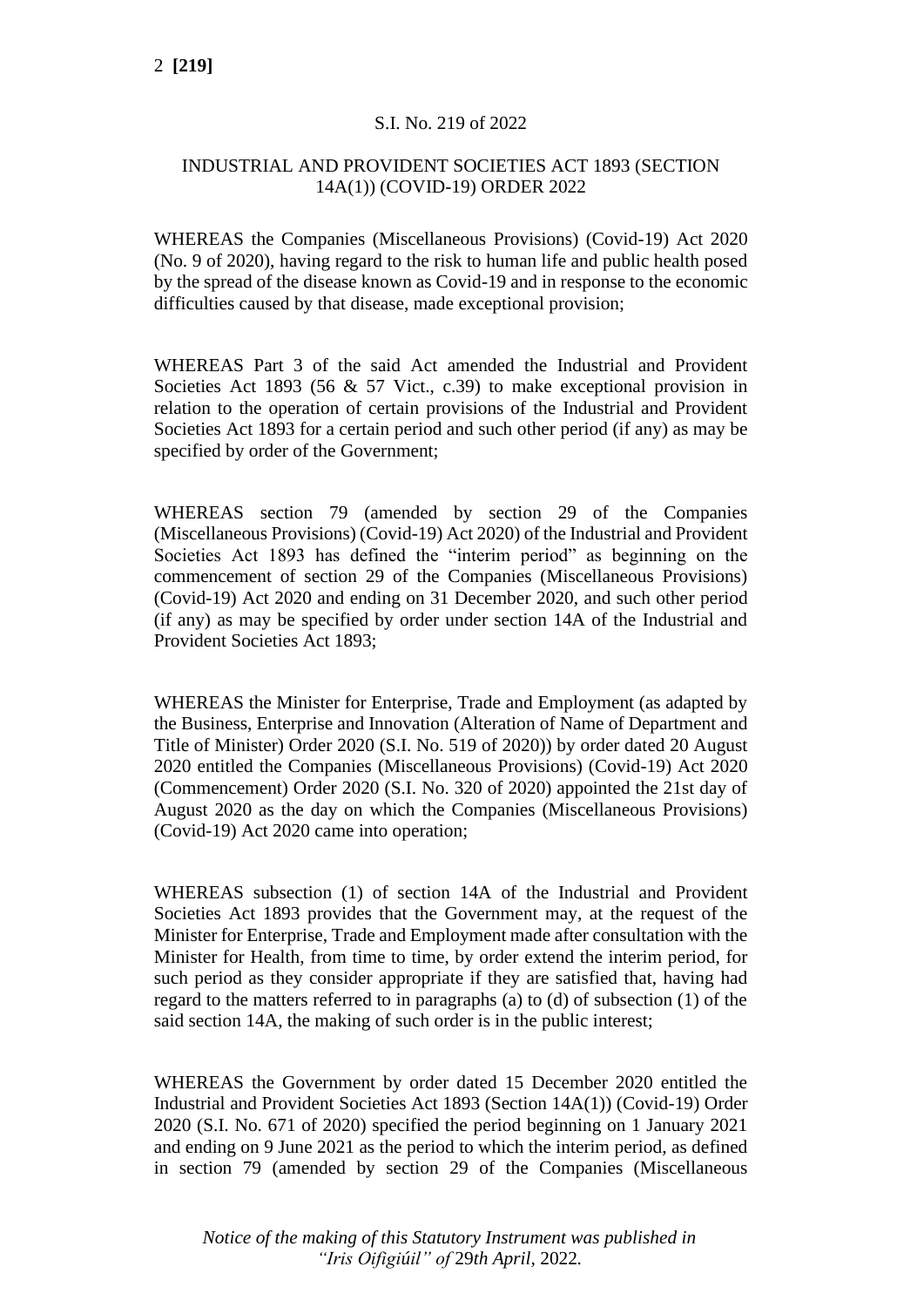Provisions) (Covid-19) Act 2020) of the Industrial and Provident Societies Act 1893, shall be extended in respect of the amendments effected by Part 3 of the Companies (Miscellaneous Provisions) (Covid-19) Act 2020;

WHEREAS the Government by further order dated 18 May 2021 entitled the Industrial and Provident Societies Act 1893 (Section 14A(1)) (Covid-19) Order 2021 (S.I. No. 255 of 2021) specified the period beginning on 10 June 2021 and ending on 31 December 2021 as the period to which the interim period, as defined in section 79 (amended by section 29 of the Companies (Miscellaneous Provisions) (Covid-19) Act 2020) of the Industrial and Provident Societies Act 1893, shall be extended in respect of the amendments effected by Part 3 of the Companies (Miscellaneous Provisions) (Covid-19) Act 2020;

WHEREAS the Government by further order dated 7 December 2021 entitled the Industrial and Provident Societies Act 1893 (Section 14A(1)) (Covid-19) (No. 2) Order 2021 (S.I. No. 724 of 2021) specified the period beginning on 1 January 2022 and ending on 30 April 2022 as the period to which the interim period, as defined in section 79 (amended by section 29 of the Companies (Miscellaneous Provisions) (Covid-19) Act 2020) of the Industrial and Provident Societies Act 1893, shall be extended in respect of the amendments effected by Part 3 of the Companies (Miscellaneous Provisions) (Covid-19) Act 2020;

AND WHEREAS the Minister for Enterprise, Trade and Employment, having consulted with the Minister for Health, has made a request in accordance with subsection (1) of section 14A of the Industrial and Provident Societies Act 1893;

NOW the Government, being satisfied that, having had regard to the matters referred to in paragraphs (a) to (d) of subsection (1) of section 14A of the Industrial and Provident Societies Act 1893, the making of such order is in the public interest and, in exercise of the powers conferred on them by subsection (1) of section 14A of the Industrial and Provident Societies Act 1893, hereby order as follows:

1. This Order may be cited as the Industrial and Provident Societies Act 1893 (Section 14A(1)) (Covid-19) Order 2022.

2. In this Order "Act of 2020" means the Companies (Miscellaneous Provisions) (Covid-19) Act 2020 (No. 9 of 2020).

3. The period beginning on 1 May 2022 and ending on 31 December 2022 is hereby specified as the period to which the interim period as defined in section 79 (amended by section 29 of the Act of 2020) of the Industrial and Provident Societies Act 1893 (56  $\&$  57 Vict., c.39) shall be extended in respect of the amendments effected by Part 3 of the Act of 2020.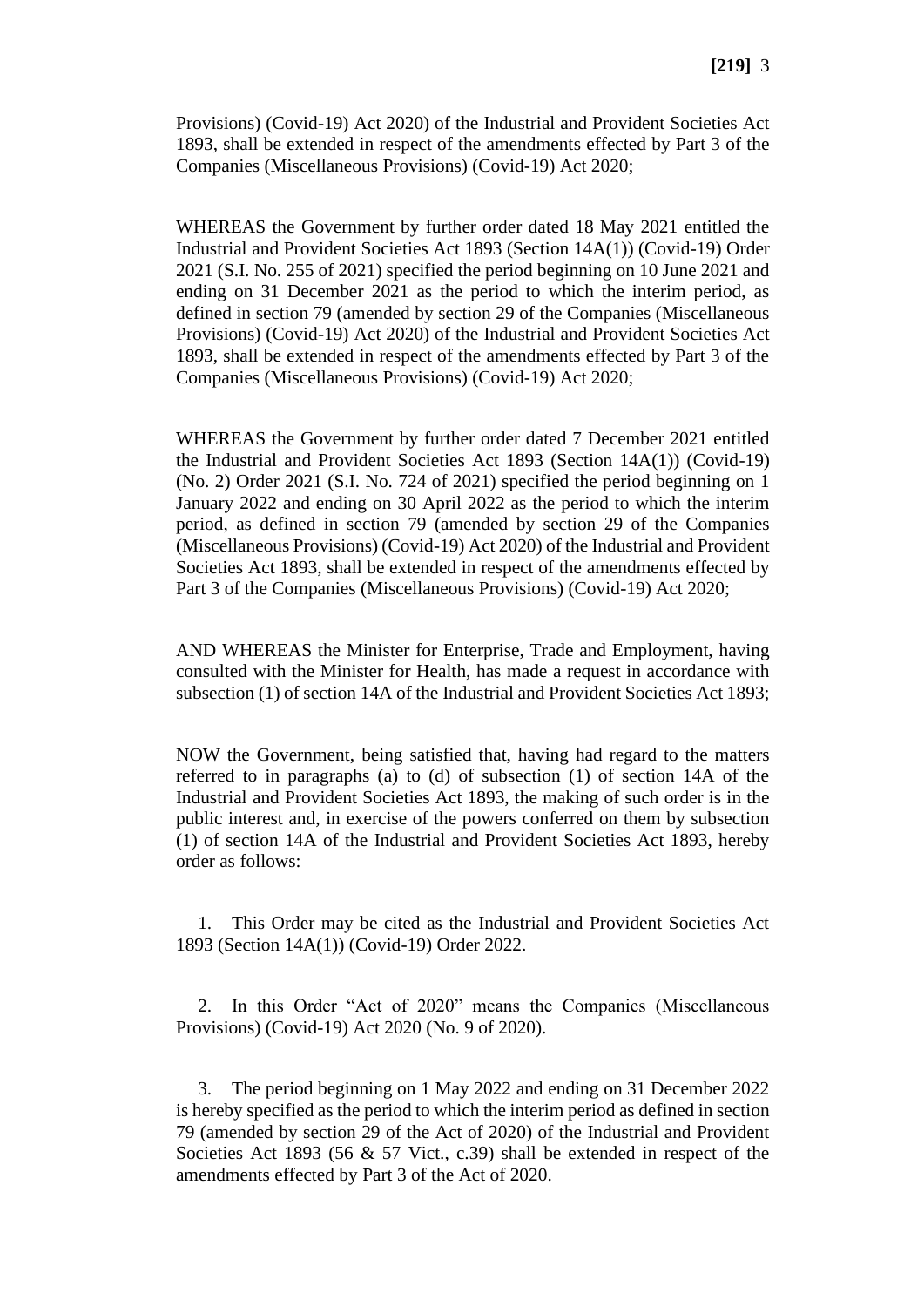4 **[219]**



GIVEN under the Official Seal of the Government, 26 April, 2022.

MICHEÁL MARTIN, Taoiseach.